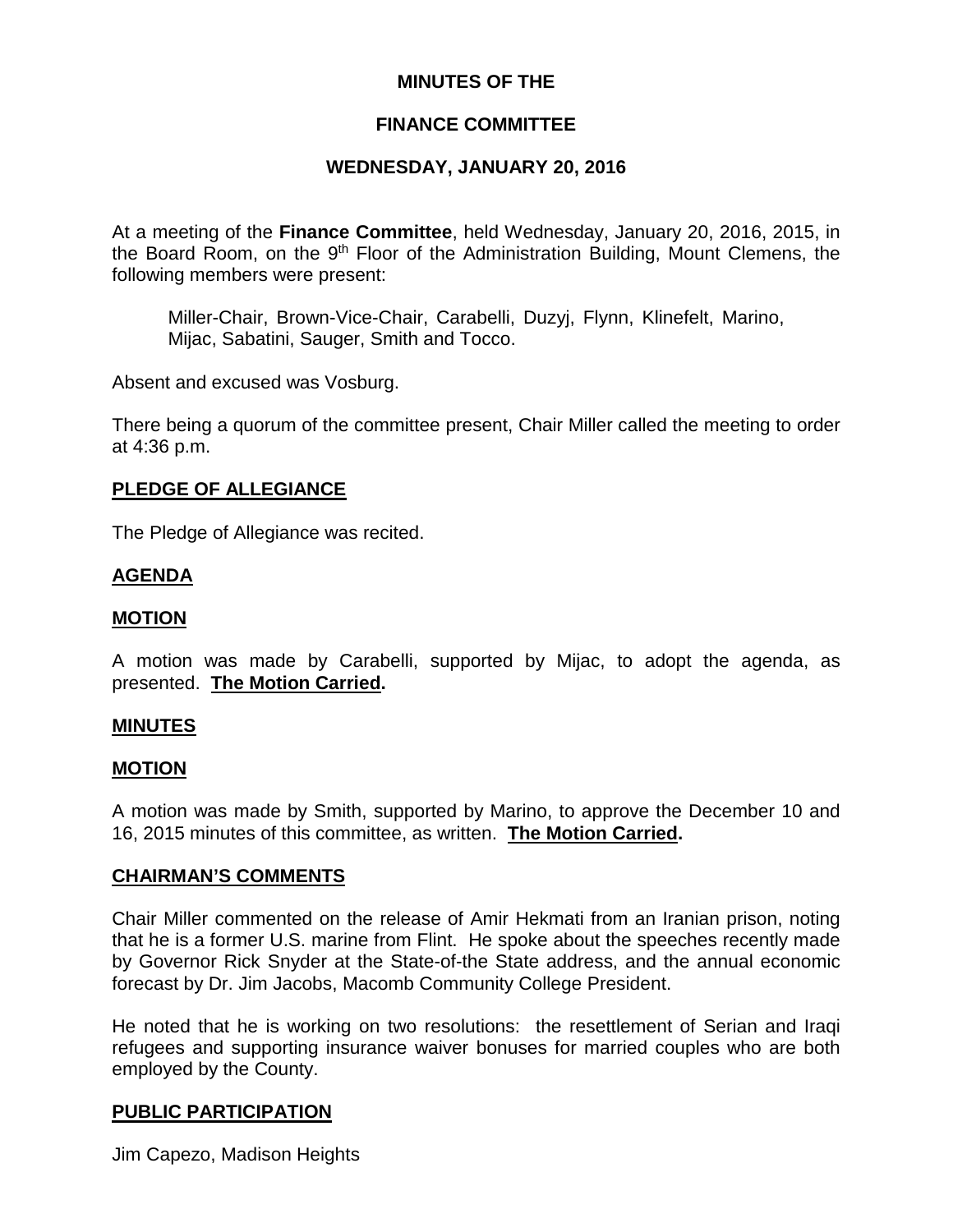# **RECOMMENDATIONS FROM 1-19-16 INFRASTRUCTURE/ECONOMIC DEVELOPMENT COMMITTEE MEETING**

# **Adopt Resolution to Approve Sale of Bonds under the State Revolving Fund Program for Financing Improvements to Southeast Macomb County Waste Water Disposal System/Public Works Office (offered by Co-Chairs Carabelli and Mijac)**

# **COMMITTEE RECOMMENDATION – MOTION**

A motion was made by Marino, supported by Duzyj, to recommend that the Board of Commissioners adopt a resolution approving the sale of bonds under the State Revolving Fund Program in the amount of not to exceed \$4.5 million for financing improvements to the Southeast Macomb County Waste Water Disposal System serving 144,000 residents of St. Clair Shores, Roseville and Eastpointe; The bond resolution provides for the issuance of bonds, pledges the County's full faith and credit as secondary security for payment of debt service, approves the publication of a notice of intent to sell the bonds and approves other actions relating to the bond sale as recommended by bond counsel. **THE MOTION CARRIED.**

# **Contract with R.S. Contracting for Pavement Marking Program/Department of Roads**

# **COMMITTEE RECOMMENDATION – MOTION**

A motion was made by Carabelli, supported by Marino, to recommend that the Board of Commissioners approve the contract between the Macomb County Department of Roads and R. S. Contracting for the Pavement Marking Program scheduled to be completed in 2016; further, a copy of this Board of Commissioners' action is directed to be delivered forthwith to the Office of the County Executive. **THE MOTION CARRIED.**

# **FOURTH QUARTER DEPOSITORY RESOLUTION REPORT/TREASURER'S OFFICE**

Jerry Moffitt, Chief Deputy Treasurer, gave an overview of the report.

The following commissioners spoke: Brown and Sauger.

# **MOTION**

A motion was made by Carabelli, supported by Tocco, to receive and file the Fourth Quarter Depository Resolution Report as submitted by the Treasurer's Office. **The Motion Carried.**

# **FOLLOW-UP ON 2016-2020 CAPITAL IMPROVEMENT PLAN**

Board Chair Flynn stated that an opinion was provided by Jill Smith, Assistant Corporation Counsel, indicating that appropriate action by the Board is to receive and file the Capital Plan, which he noted was done last Tuesday. He said it is on today's agenda for any follow-up discussion and questions.